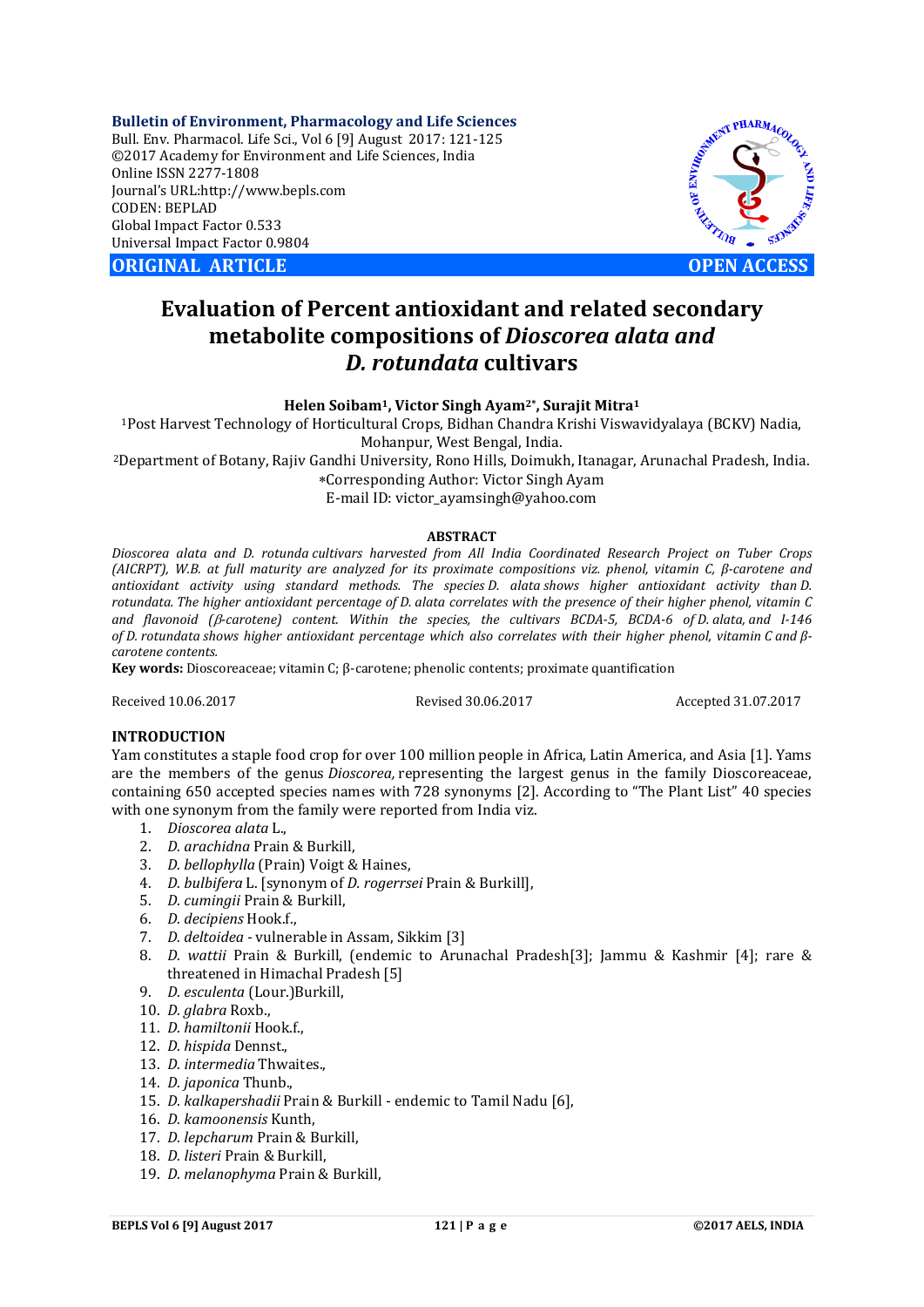- 20. *D. nummularia* Lam.,
- 21. *D. oppositifolia* L.,
- 22. *D. pentaphylla* L.,
- 23. *D. prazeri* Prain & Burkill,
- 24. *D. pubera* Blume,
- 25. *D. pyrifolia* Kunth,
- 26. *D. rogerrsei* Prain & Burkill
- 27. *D. scortechinii* Prain & Burkill,
- 28. *D. spicata* Roth rare and threaten to Chhattisgarh [7],
- 29. *D. tomentosa* J. Koenig. ex Spreng,
- 30. *D. trinervia* Roxb. Ex Prain & Burkill,
- 31. *D. vexans* Prain & Burkill,
- 32. *D. wallichii* Hook.f.,
- 33. *D. wightii* Prain & Burkill
- 34. *D. brandisii* Prain & Burkill,
- 35. *D. colletii* Hook.f.,
- 36. *D. daunea* Prain & Burkill,
- 37. *D. laurifolia* Wallich ex Hook.f.,
- 38. *D. orbiculata* Hook.f.,
- 39. *D. polystachya* Turcz.
- 40. *D. rotundata*

Species no. (1–32) were reported by Karthikeyan *et al.*8*,* Species no. 33 by Goswami *et al.* [9], Species no. 34 in the Flora of China [10] and Species no. (35-39) by Saikia *et al.* [11].

About 28 species and 25 varieties has been reported from NE region mainly in the Garo hills [12]. The most popular cultivated yam in the world are *D. rotundata* (white guinea yam), *D. alata* (yellow yam), *D. bulbifera* (aerial yam), *D. esculent* (Chinese yam) and *D. dumetorum* (trifoliate yam). However, only a few species are cultivated as food crops such as *D. rotundata* (white yam) and *D. alata* (water yam) as the most common cultivated species. Yam is an excellent source of starch [13], protein [14], carbohydrate, energy, vitamins (especially vitamin C), minerals and protein (much higher than the popular tuber cassava [15]. Apart from food, yams are also sources of pharmaceutical compounds [16]. Many bioactive compounds, individually or combined, possess high antioxidant capacity. Antioxidants are the substances that can scavenge free radicals. These radicals have an unpaired electron in the outer orbit that results in their instability and reactiveness. The human body possesses defense mechanisms against free radicalinduced damage, such as "oxidative stress", but cumulative oxidative damage leads to various diseases. Additionally, some dietary antioxidants may help to decrease the incidence of oxidative stress-induced damage. It is supposed that there is an association between antioxidant-rich diets and the reduction of oxidative damage to DNA. Therefore, antioxidants could be a prevention of some crucial points in carcinoma genesis [17-19]. There is a relationship between the antioxidant activity levels and the total phenolic and flavonoid contents of plant extracts (20-22). Ascorbic acid is an essential water-soluble vitamin with excellent reducing properties, well known for its high antioxidant activity due to the neutralization of free radicals and other reactive oxygen species, formed via cell metabolism, which is associated with several forms of tissue damage and diseases. It is also considered as the nutrient quality indicator during processing and storage as it is known that if ascorbic acid is well-retained, the other nutrients could stay in foods with minimum changes and losses, too. The loss in ascorbic acid content is also cultivar-dependent 23. However, this vitamin is a great reducing agent with high antioxidant activity 24; in many studies, it was evaluated to contribute only a small amount (up to 10%) to the total antioxidant capacity of the fruits (25-28). The objective of this study is to evaluate the antioxidant percentage and the phytochemical compositions like phenol, vitamin C, and flavonoids that help in contributing the bioactive compounds and the antioxidant activity.

### **MATERIALS AND METHODS**

Tubers of *Dioscorea alata and D. rotunda* cultivars harvested at full maturity i.e. nine months after planting, from AICRPT, Mondouri field, Bidhan Chandra Krishi Viswavidyalaya, Nadia, West Bengal, India were collected for the study. Samples consisted of 12 cultivars, 3 [I-212, I-146 and T3(1)] from *D. rotundata* and 9 (BCDA-1, BCDA-2, BCDA-3, BCDA-4, BCDA-5, BCDA-6, BCDA-7, BCDA-8 and BCDA-9) from *D. alata* (Fig. 1). Proximate quantification of samples for phenol using Folin-Ciocalteau reagent at 650 nm; vitamin C by titration method using 2, 6 dichlorophenol indophenol solution; β-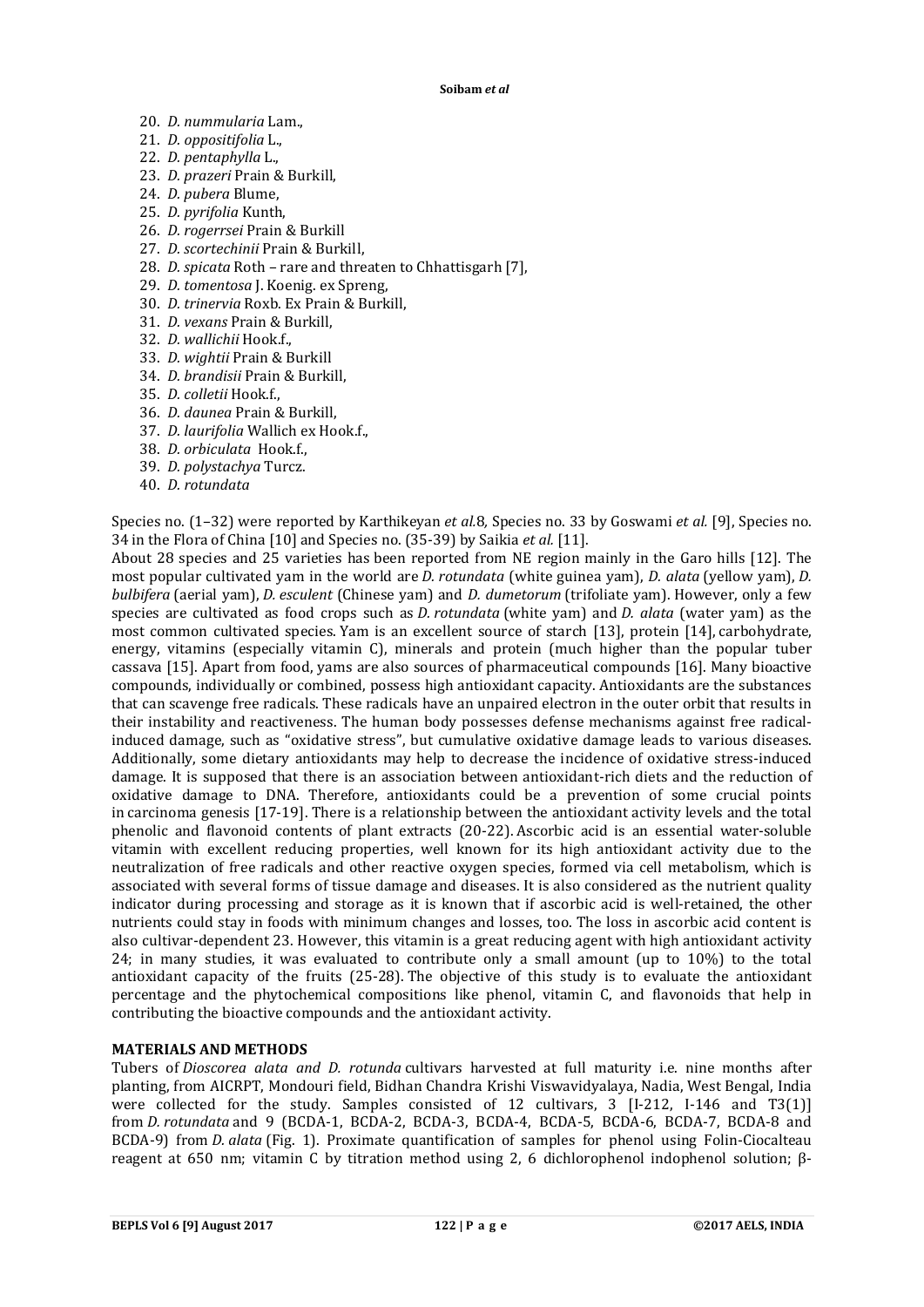#### **Soibam** *et al*

carotene at 452 nm 29 and antioxidant activity by DPPH (1, 1-diphenyl-2-picrylhydrazyl radical) method 30 were carried out. Statistical analysis was done completely randomized design (CRD) and by excel.

## **RESULTS AND DISSCUTION**

## **Phenol**

It was observed that the phenol content of the cultivar BCDA-5 recorded the highest (77.2 mg/ 100 g) while BCDA-9 the least (52.3 mg/ 100 g) and falls within the range of the findings of Ezeocha and Ojimelukwe 31 i.e.191 mg/100g and 68 mg/100g for *D. alata* as in the method of Shajeela *et al*. <sup>32</sup> The phenolic contents of yam are the substrate responsible for the browning reaction, which occurs when the tubers are cut or damaged. So, high level of phenolics showed fast and strong browning.

# **Vitamin C**

The cultivars vary significantly in Vitamin C content, expressed in mg/ 100 g and was highest in cultivars BCDA-4 (9.4) and the least in T3(1) (6.5) which fall within the range of  $4 - 18$  mg/ 100 g as reported by Osagie 33 but lower than the range of vitamin C content in yam tubers as reported by Udensi *et al.* <sup>34</sup> which is 16.7-28.4 mg/ 100 g, on fresh weight basis. Natural vitamin C levels of most yam varieties are between 6.5 and 11 mg/ 100 g of the tuber, but some are found to contain as small as 4.5 mg and as much as 21.5 mg/ 100 g.

#### **β-carotene**

β-carotene was found to be low in all the yam cultivars, though low it varies significantly and showed highest in BCDA- 5 (0.52 mg/ 100 g) and the least in BCDA-4 (0.22 mg/ 100 g). β-carotene in yam ranges from 0.0-10.0 mg/ 100 g. as reported by Osagie  $33$ .

# **Antioxidant Activity**

Antioxidant activity was observed very high in all the yam cultivars under study. BCDA-5 recorded the highest (85.7%) followed by BCDA-6 (84.1%) and BCDA-8 (83.2%) while BCDA-9 records the least (78.6%). These values recorded were almost similar to the findings of Yi *et al*. 35 who worked on Taiwan yam variety. The high antioxidant activity of yam (*Dioscorea* sp.) extracts has been reported by Kaur and Kapoor 36, who states that yam has more than 70% antioxidant activity and are placed in the vegetable group with a high antioxidant activity. The importance of antioxidant constituents of plant materials in maintaining health and in protecting against coronary heart diseases and cancer is raising interest among scientist, food manufacturers and consumers as the trend of the future are moving towards functional food with specific health effects 37. So, the presence of a high antioxidant in yam tubers is desirable. Among the cultivars, the cultivars with the highest and lowest antioxidant percentages show correspondingly higher and lower phenol and  $\beta$ -carotene contents viz. [cultivar (antioxidant%): phenol:  $\beta$ -carotene (mg/100) = BCDA-5 (85.7): 77.2: 0.52, BCDA-6 (84.1): 72.5: 0.42, BCDA-8: (83.2): 66.8: 0.35), BCDA-9 (78.6): 52.3: 0.33]. The amount of vitamin C content was higher in the cultivars having higher antioxidant percentages such as BCDA-6 antioxidant (84.1%) showing vitamin C 9.2 mg/100g while cultivar (I-212) having lower vitamin C (7.4 mg/100g) shows lower antioxidant activity (78.9%). However, cultivar (I-146) having lower vitamin C content (6.8 mg/100g) shows a higher antioxidant activity of 80.4%, than cultivar I-212. Therefore, the antioxidant percentage of the cultivars seems to more correlated to the phenol and  $\beta$ -carotene content and less dependent on the ascorbic acid content of the cultivars.

| <b>Cultivars</b> | Phenol    | Vit $C \left( \frac{mg}{100g} \right)$ | $\beta$ -Caro. (mg/100g) | Antioxidant |
|------------------|-----------|----------------------------------------|--------------------------|-------------|
|                  | (mg/100g) |                                        |                          | (%)         |
| $I-212$          | 53.2      | 7.4                                    | 0.32                     | 78.9        |
| $I-146$          | 58.3      | 6.8                                    | 0.41                     | 80.4        |
| $T-3(1)$         | 55.5      | 6.5                                    | 0.51                     | 79.1        |
| <b>BCDA-1</b>    | 64.6      | 8.9                                    | 0.23                     | 81.8        |
| <b>BCDA-2</b>    | 66.3      | 9.3                                    | 0.24                     | 82.6        |
| <b>BCDA-3</b>    | 54.7      | 8.6                                    | 0.31                     | 78.8        |
| <b>BCDA-4</b>    | 56.5      | 9.4                                    | 0.22                     | 79.3        |
| <b>BCDA-5</b>    | 77.2      | 8.5                                    | 0.52                     | 85.7        |
| BCDA-6           | 72.5      | 9.2                                    | 0.42                     | 84.1        |
| <b>BCDA-7</b>    | 57.4      | 8.8                                    | 0.24                     | 79.8        |
| <b>BCDA-8</b>    | 66.8      | 7.6                                    | 0.35                     | 83.2        |
| BCDA-9           | 52.3      | 8.4                                    | 0.35                     | 78.6        |
| SEm(t)           | 0.981     | 0.125                                  | 0.006                    | 1.233       |
| CD (5%)          | 2.864     | 0.366                                  | 0.016                    | 3.598       |

### **Table 1: Antioxidant activity in percentage of the 12 cultivars and quantities of the related metab**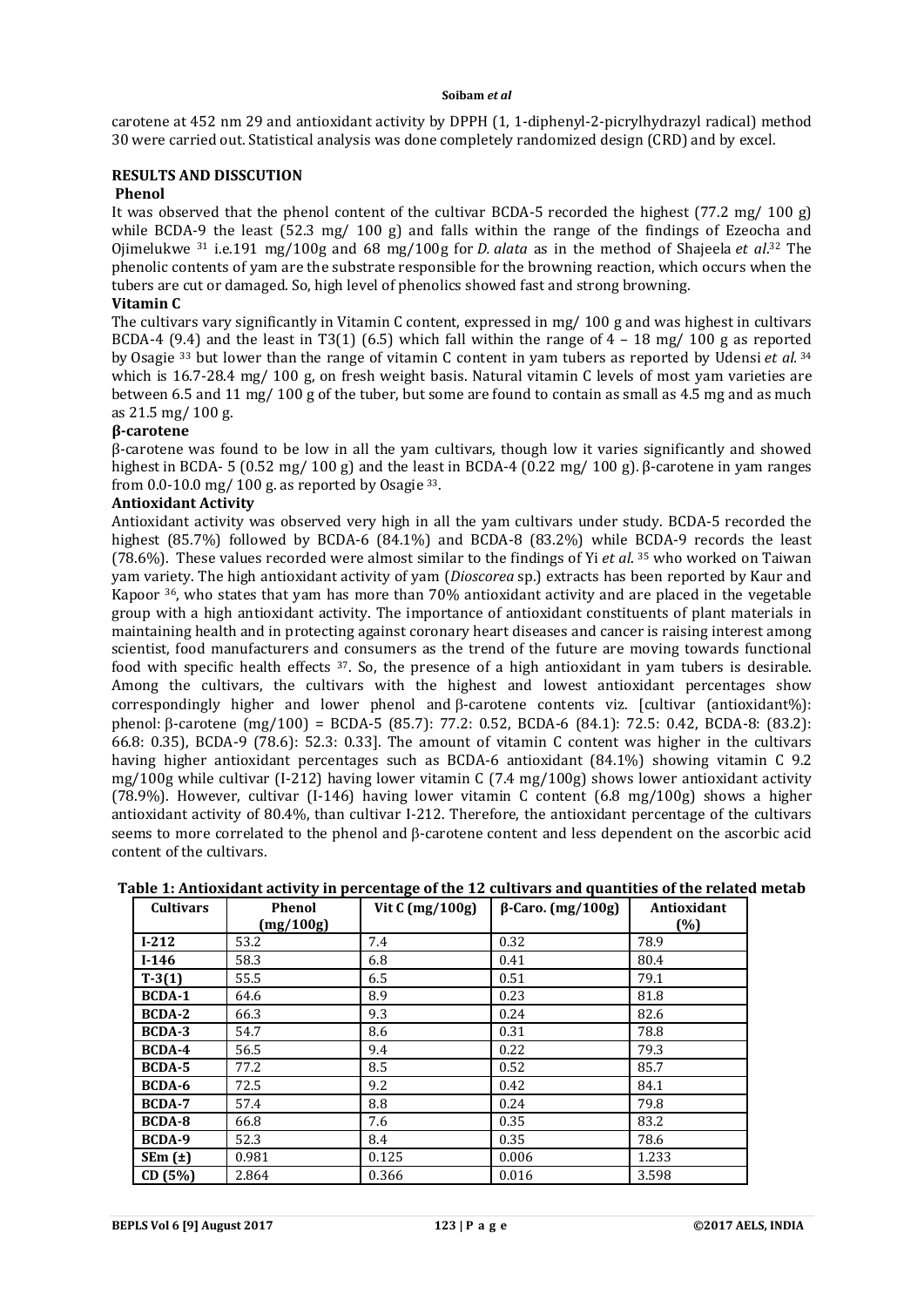#### **Soibam** *et al*

## **CONCLUSION**

The statistics of the obtained data shows that all the secondary metabolites show positive correlation with the antioxidant production. The highest correlation of antioxidant production was shown by phenol content with a value of  $r = 0.99$ ,  $p < .0001$  and by  $\beta$ -carotene shows a weak correlation of  $r = 0.33$  and weakest by vit. C with a *r* = 0.28. Proximate quantification of samples for phenol, vitamin C, β-carotene and antioxidant shows a complete randomized design with a significant difference lesser than 0.05 between the means of the proximate compositions within the cultivars. Antioxidant activities were higher in *D. alata* cultivars viz. BCDA-5 (85.7%), BCDA-6 (84.1%), BCDA-8 (83.2%), BCDA-2 (82.6%), BCDA-1 (81.8%) followed by *D. rotundata* cultivar I-146 (80.4%). Therefore, *D. alata* BCDA-5, BCDA-6 cultivars could be commercially exploited and used as a health benefited food.

## **ACKNOWLEDGMENTS**

We thank Dr. Ivi Chakraborty, Department of Post-Harvest Technology of Horticultural Crops (Horticulture), Bidhan Chandra Krishi Viswavidyalaya, West Bengal, India for providing laboratory facilities and DST, GOI, for the financial assistance to carry out the study.

# **References**

- 1. FAO. 2002. FAOSTAT Agriculture data. Food and Agriculture Organization of the United Nations. Accessed 11 July 2013. Available: http://apps.fao.org/collections.
- 2. (http://www.theplantlist.org/browse/A/Dioscoreaceae /Dioscorea).
- 3. ENVIS Centre on Floral Diversity Hosted by BSI, Kolkata, W. Bengal Sponsored by Ministry of Environment, Forest & Climate Change, GOI. http://bsienvis.nic.in/Database/ %20taxa\_3942.aspx#divtop.
- 4. Rao, K.C.; Geetha, B.L. and Suresh, G. 2003. "Red List of Threatened Vascular Plant Species in India".
- 5. Chowdhery H.J. 1999. **In**: Mudgal, V. & Hajra, P.K. "Floristic Diversity and Conservation Strategies in India" (Vol. II). Page- 874-876.
- 6. Nayar, M. P. 1996. *"Hot Spots" of endemic plants of India, Nepal and Bhutan*. Tropical Botanic Garden and Research Institute. Palode, Thiruvananthapuram. http://www.terrestrial-biozones.net/endemic %20floras/ Deccan% 20Endemics.html.
- 7. Khanna, K.K., Ajay Kumar Jha, Anand Kumar and Murti. S.K. 2004. "Endemic and Rare Plants of Chhattisgarh". *Bull. Bot. Surv. India* 46 (**1-4**): 77-138. (480 Rare taxa and 4 endemic taxa are enlisted in this paper).
- 8. Karthikeyan, S., Jain, S.K., Nayar, M.P. and Sanjappa, M. 1989. Florae Indicae Enumeratio- Monocotyledonae. *Botanical Survey of India*, Culcutta. 73 – 76.
- 9. Goswami N, Borthakur SK and Hore DK. 2013. The genus *Dioscorea* Linnaeus [Dioscoreaceae] in Assam, India *Pleione* 7(**1**): 73 - 83. ISSN: 0973-9467 © East Himalayan Society for Spermatophyte Taxonomy.
- 10. Flora of China. *Dioscorea* in Flora of China @ efloras.org http://www.efloras.org /browse.aspx?flora\_id=2& start taxon id=110295.
- 11. Saikia B., Rawat J.S., Tag H. and Das A.K. 2011. An investigation on the taxonomy and ecology of the genus dioscorea in Arunachal Pradesh, India. *Front. Pharmacol*., 44-53, 14 February 2017| http://doi.org/10.3389 /fphar.2017.00052
- 12. Sharma, B.D. and Hore, D.K. 1995. Genetic Resources of Yams in NE India with special reference to Garo hills (Meghalaya). *Ind. J. Hill Farming*, 8 (**2**): 145-151.
- 13. Coursey DG. 1973. Cassava as Food: Toxicity and Technology. **In**: Nestel, B. and R. MacIntyre, (Eds.), *Chronic Cassava Toxicity*, Ottawa, Canada, IDRC, IDRC-10e, pp. 27-36.
- 14. Bourret-Cortadellas D. 1973. Ethnobotanic Study of the *Dioscorea,* Yams New Caledonia. Doctorate 3rd cycle. Faculty of science, Paris, France. p. 135.
- 15. Knoth J. 1993. Traditional storage of yams and cassava and its improvement. *Deutsche Gesellschaft für Technische Zusammenarbit (GTZ) post-harvest project.* Hamburg Germany.
- 16. Higdon K, Scott A, Tucci M, Benghuzzi H, Tsao A, Puckett A, Cason Z. and Hughes J. 2001. The use of estrogen, DHEA, and diosgenin in a sustained delivery setting as a novel treatment approach for osteoporosis in the ovariectomized adult rat model. *Biomed Sci Instrum*., **37**:281-286.
- 17. Limberaki, E., Eleftheriou, P., Vagdatli, E., Kostoglou, V. and Petrou, C. 2012. Serum antioxidant status among young, middle-aged and elderly people before and after antioxidant rich diet. *Hippokratia*, **16**: 118–123.
- 18. Lobo, V., Patil, A., Phatak, A. and Chandra, N. 2010. Free radicals, antioxidants and functional foods: Impact on human health. *Pharmacol. Rev*., **4**: 118–126.
- 19. Skrovankova, S., Sumczynski, D., Mlcek, J., Jurikova, T. and Sochor, J. **2015.** Bioactive compounds and antioxidant activity in different types of berries. *Int. J. Mol. Sci.*, **16**, 24673–24706. [CrossRef] [PubMed]
- 20. Do T.N. and Hwang E. 2014. Bioactive compound contents and antioxidant activity in aronia (*Aronia melanocarpa*) leaves collected at different growth stages. *Prev Nutr Food Sci*;19(3):204-12. doi: 10.3746/pnf.2014.19.3.204.
- 21. Fidrianny I, Windyaswari AS and Wirasutisna KR. 2013. Antioxidant capacities of various leaves extract from five colors varieties of sweet potatoes tubers using ABTS, DPPH assays and correlation with total flavonoid, phenolic, carotenoid content. *Res J Med Plant* **7**: 130.